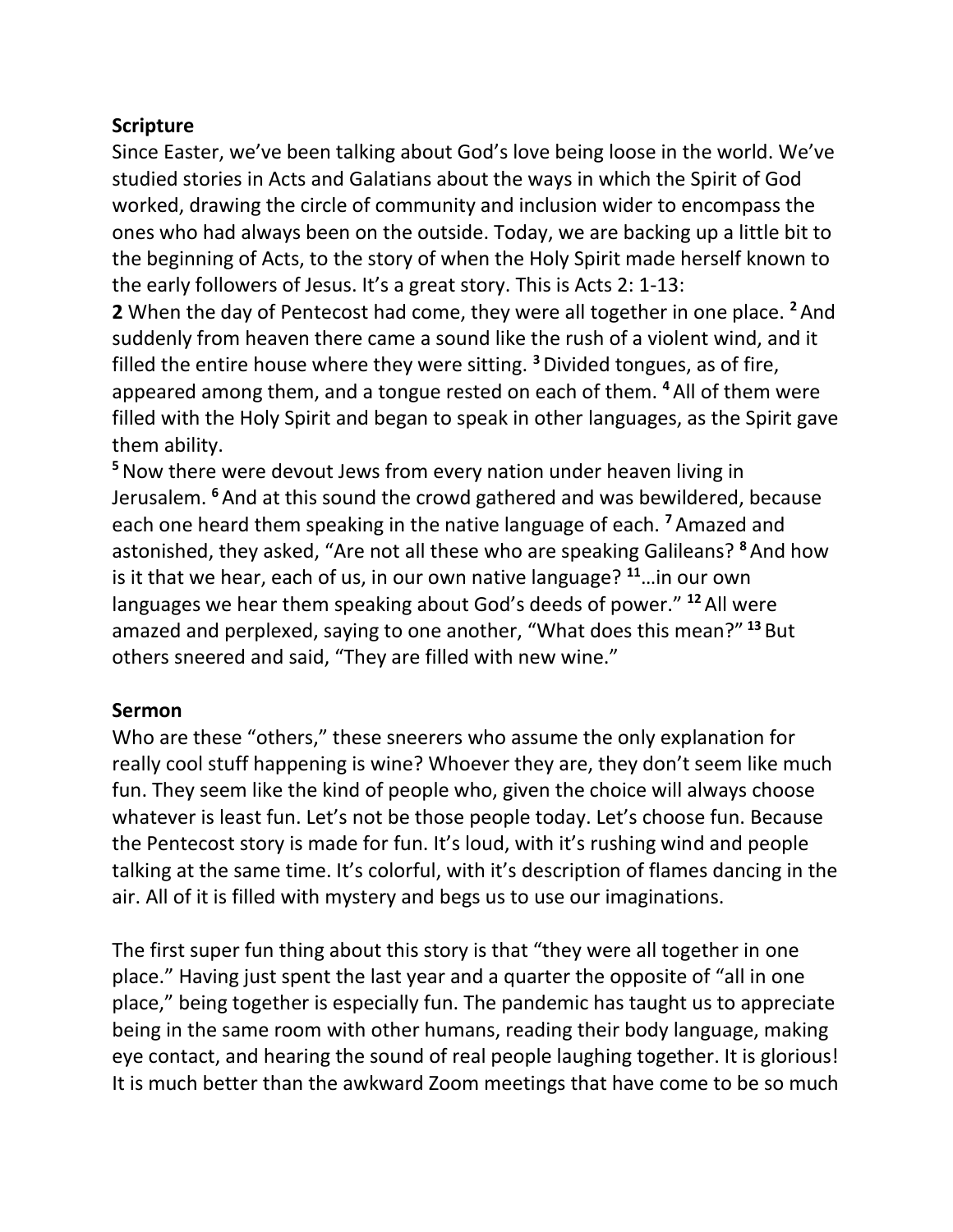a part of our days. Over Zoom, we can't tell who the person is looking at when they roll their eyes and we aren't sure if anyone is truly laughing at our cheesy, dad jokes or if they are putting on a good show for the video and texting other people in the meeting about how awkward we are. "All in one place" is definitely more fun.

Those early followers of Jesus were all together in one place when mysterious things started happening. In the biblical narrative, both wind and fire signaled the divine presence, and this story has both, so it's a double dose of fun. God made Godself known in a BIG way. The text doesn't actually say the people were having fun, but we are allowed to imagine it. They had been through so much. The Jewish Festival of Pentecost was fifty days from Passover. In Luke's story (remember, the author of the Gospel of Luke also wrote Acts), since Passover, Jesus had been arrested, put on trial, crucified, his body placed in a tomb, and there had been an empty tomb. The disciples had encountered the resurrected Jesus, who promised them they would receive the Holy Spirit in his absence and then Jesus disappeared into a cloud. It was a lot.

On that day, together, they were experiencing something new, something unexplainable, maybe even miraculous. They were able to speak in languages they did not previously know. I can tell you, in seminary, if I had suddenly been able to speak Hebrew, that truly would have been fun…I think Rev. Hubbard would agree with that. We were in the same Hebrew language classes. They almost killed us both. Or what about to be somewhere fabulous on vacation and suddenly be able to speak the language of that land, to order exactly what you want in a restaurant or get directions to the very best warm, sunny beach. Being understood, being able to understand, it's not Disney World fun, but it feels really good.

When the wind and the dancing flaming things appeared, Jesus' followers knew what had just happened. That thing Jesus had promised them would happen had happened! The Holy Spirit was there…God was there with them, they could see, hear, and feel God's presence. That must have been what they were talking about in all those different languages. "Hey, listen to us! Look what God can do! God is doing something new, bringing all of us together, helping us understand one another. Imagine what we can do now!" After this initial burst of excitement with the special effects and the hope found in understanding and being understood,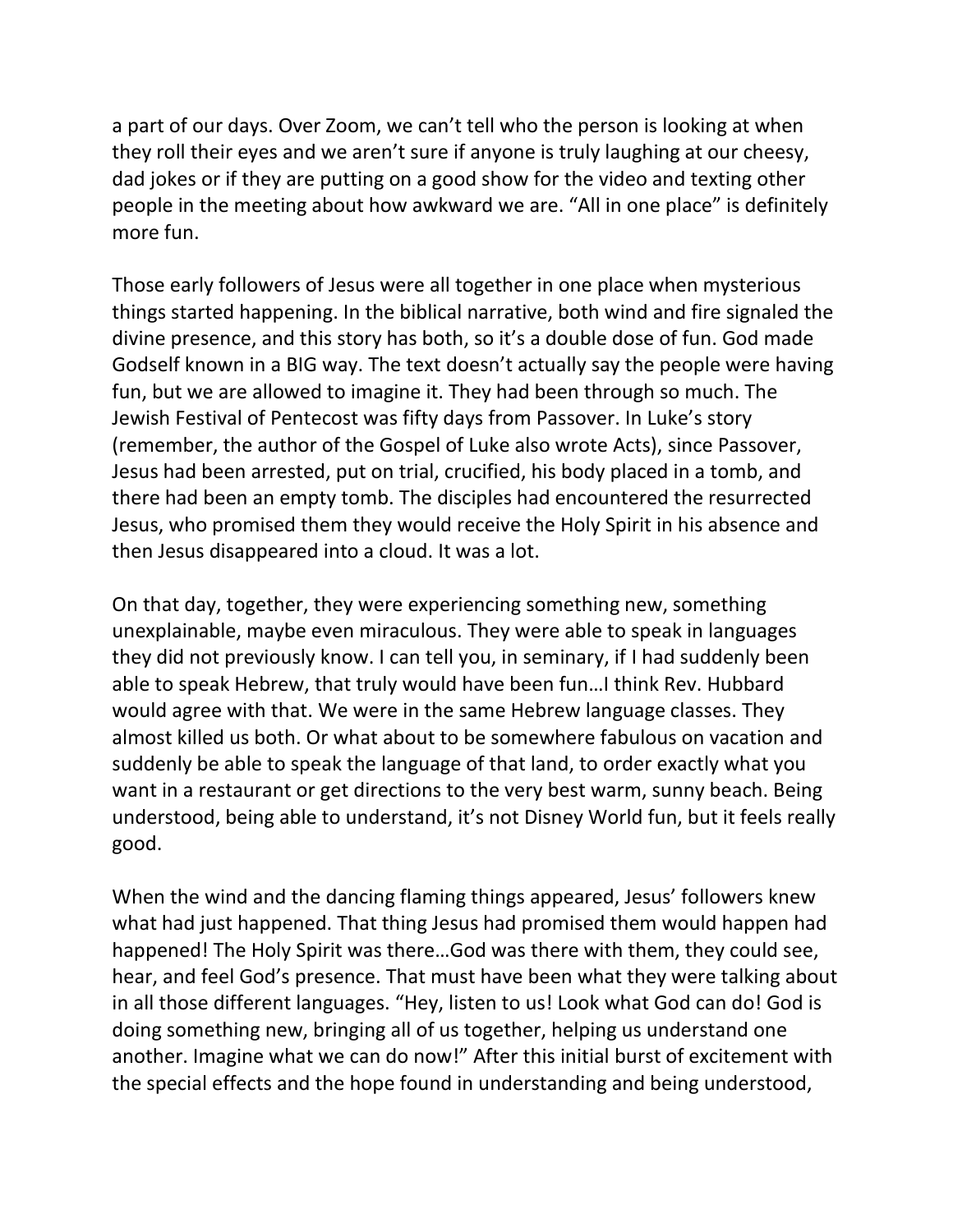Peter gave perhaps the most important sermon of his life and the Church ) with a capital C was off and running. This, friends, is why Pentecost in the Christian tradition is called, the birthday of the Church. Happy birthday, Church!

## **Sing Happy Birthday!**

Here we are today…all together in one place, whether you are here in-person or online, we all lit some candles and declared them symbols of God's presence wherever we are. I wonder if the Spirit of God among us today might help us understand one another better and I wonder if she might inspire us to let our imaginations run wild, thinking about what we can create together. Like the beginning of the Church more than 2000 years ago, we are beginning again today as well. The pandemic, in so many ways, has given us a chance for a fresh start, a new beginning.

One of my favorite beginnings is the beginning signaled by the sunrise. Don't misunderstand…I would not call myself a morning person, but I do love a sunrise on a sandy beach. On vacations, I have been known to get up and watch the sunrise and then go back to bed because…well, vacation. Sunrises begin the day with awe-inspiring beauty and as that first light hits the horizon and it creeps up into the sky, it is a beautiful reminder that the day ahead is full of possibilities that I can't quite see yet, but I trust they are there.

To be honest, though, most of the time I plow right into my day, maybe you do too, without taking even a moment to consider, to imagine, the possibilities before us, to imagine what the Holy Spirit might be up to that day. And it's okay if the idea of the Holy Spirit is a little too mysterious for you. The truth is, no matter who you are or what you believe about God and how God works in the world, each day begins the same way for all of us, full of possibilities. Wait…How does each day begin? FULL OF POSSIBILITIES! Each day brings us another chance to build bridges and not walls, to love ourselves and each other, speaking a language of love and inclusion that speaks to the tired and battered souls of our neighbors.

And this isn't just true for us as individuals, it is true for us as a church. I believe the sun has risen on a brand-new day for the Church, not just this church, but all churches. I can't speak for all churches, but as a leader of this one, this new day has my attention. In the last 15 months, we have been shown that church must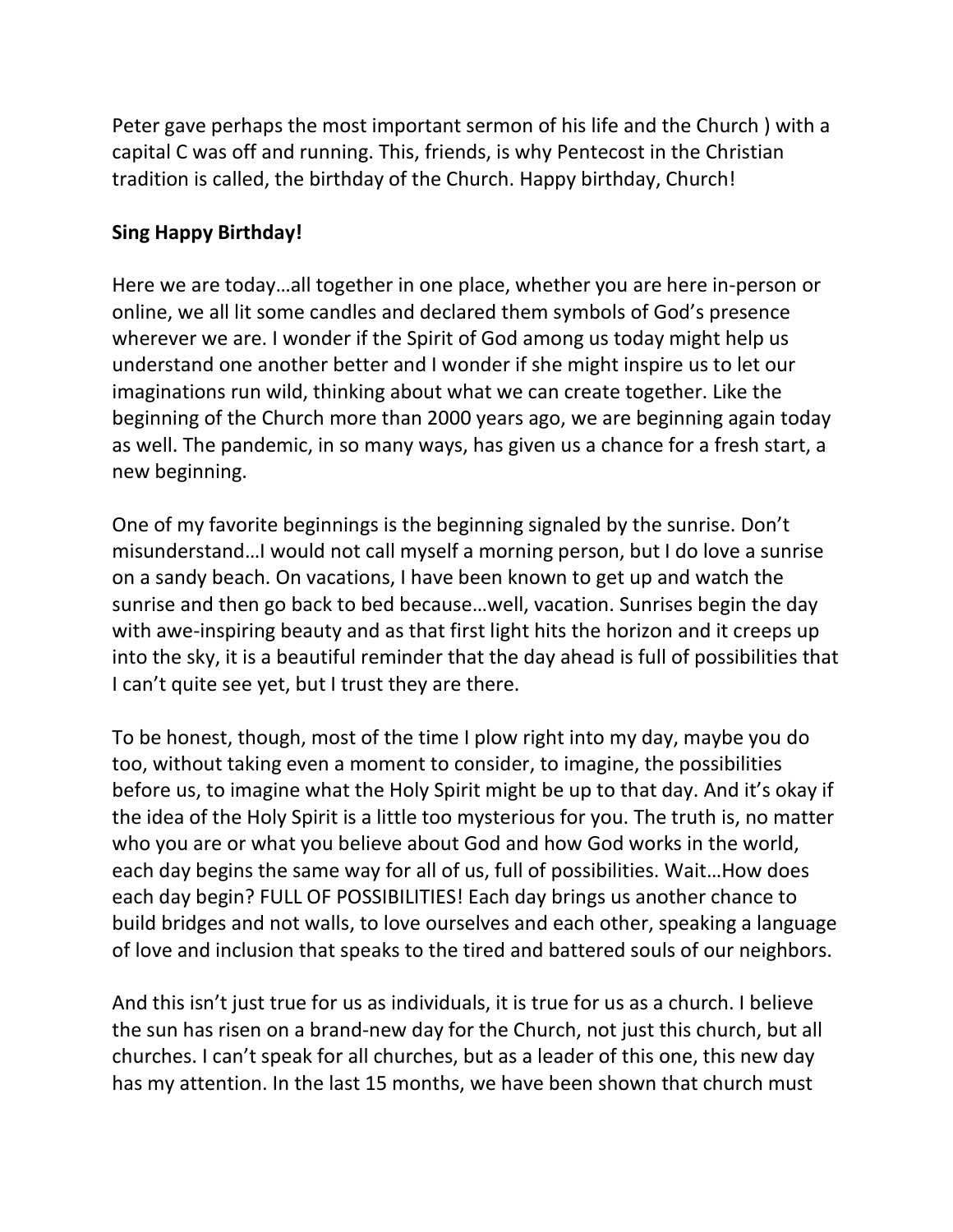be about more than a building. Church must be more than a bunch of ancient stories and recited prayers. Church must be about more than which songs we sing or the communion wafers we use (yes, we know the news ones are a bit Styrofoam-y). Church must be about sharing God's love with a hurting world in ways the ones who are hurting can understand, in ways that say, "Welcome, you belong here, you belong to God."

So, first, we are going to change the language we use because we want everyone to understand.

We are going to stop saying the phrase "join us." We say it all the time. "Join us for worship. Join us for cookies and coffee. Join us as we do this or that." We mean well. The problem with saying "join us," I have learned, from my colleague, Rev. Kelli Driscoll Crews, is that what is implied is, "Come and be just like us and do things the way we do them. Assimilate." What we really mean, though, is "You are invited to help us become the church we were created to be." You are invited to learn with us, grow with us, teach us, serve with us, in whatever way is comfortable for you." Imagine the possibilities! Imagine a community where everyone is truly free to be who they were created to be. Imagine the children of that community growing up being told over and over again that who they are, who they are becoming, is beautiful. How might the world be different?

We are going to prioritize relationships over everything else. So, that means Family Ministries will include all families…with and without children, young, old, small, large. Yes, Callie Rivera, our Coordinator of Family Ministries has a really big job! And her job is not to indoctrinate our children and youth. I was at a PFLAG meeting not long after I came to town. I was excited to meet people and Tim Hudson introduced me to a woman who, at first, didn't seem like she wanted much to do with me. And I understood why when she asked, "So, if I bring my child to your church, will you indoctrinate him into thinking a bunch of fairy tales are true?" I said, "No, but we will give him cookies and tell him we love him…and so does God." That sassy woman and her little boy are members of this church now.

And finally, we are going to move into this new day, recognizing that nothing will ever be the way it was before COVID. We are going to acknowledge that there is grief that comes with that. We are also going to acknowledge that maybe the way